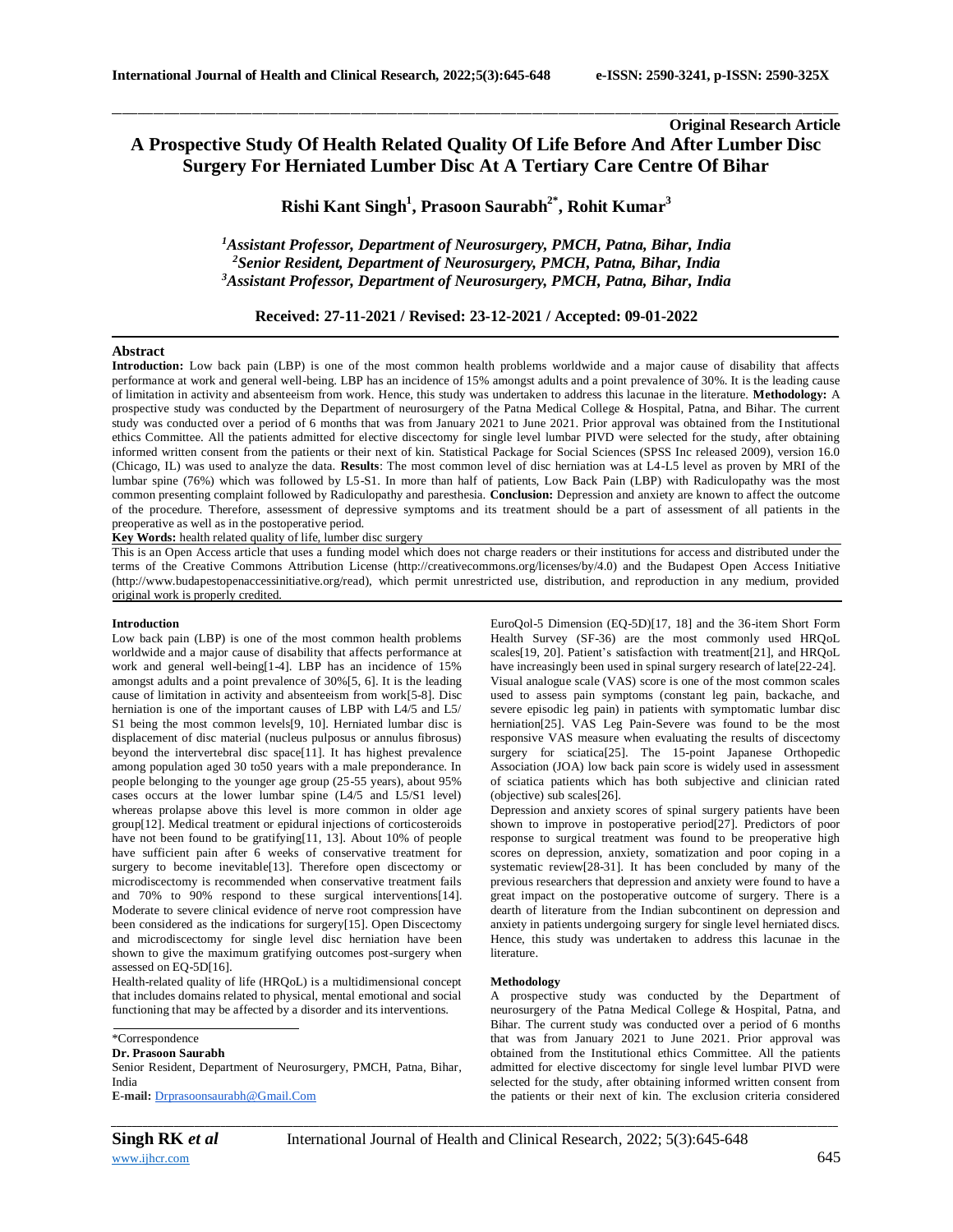were patients with prior history of spinal surgery, history of other spinal pathologies, presence of chronic medical illnesses, history of severe mental disorders, presence of substance abuse (except nicotine) and those in whom disc herniation was not proven radio logically. After assessing for all the criteria, a total of 50 patients were recruited for the study by purposive sampling method.

The primary objectives of this present study were a descriptive and correlation analysis of socio demographic, clinical profile, subjective pain symptoms, subjective and health-related quality of life in these patients. The other objectives were to find out the predictors of good and poor surgical outcomes. Widely used and well validated scales such as SF-36 Health Survey for assessing HRQoL, VAS for assessing pain symptoms and JOA to assess low back pain, subjective and clinician rated objective QOL assessment in sciatica patients were used.

## Statistical Package for Social Sciences (SPSS Inc released 2009), version 16.0 (Chicago, IL) was

used to analyze the data. Appropriate parametric and nonparametric statistical analysis was done to find the frequency tables and means. One-way ANOVA was used to compare the HRQoL Scores, JOA scores and VAS scores across the various follow-up time points as mentioned above. Pearson's correlation coefficient was used to find a correlation between two continuous variables and Spearman's rho was used to find a correlation between two discrete variables. Regression Univariate analysis was used to find the predictors of the outcome of disc surgery.

### **Results**

The age of the participating patients ranged from 20 to 63 years with a mean age of  $41.2 \pm 7.1$  years. The sample had a male preponderance with more than 50% of the patients being male. Three-fourth of the patients belonged to rural backgrounds. The range of SLRT (Straight Leg Raising Test) was positive (between 60-80 degrees) in all

\_\_\_\_\_\_\_\_\_\_\_\_\_\_\_\_\_\_\_\_\_\_\_\_\_\_\_\_\_\_\_\_\_\_\_\_\_\_\_\_\_\_\_\_\_\_\_\_\_\_\_\_\_\_\_\_\_\_\_\_\_\_\_\_\_\_\_\_\_\_\_\_\_\_\_\_\_\_\_\_\_\_\_\_\_\_\_\_\_\_\_\_\_\_\_\_\_\_\_\_\_\_\_\_\_\_\_\_\_\_\_\_\_\_\_\_\_\_\_\_\_\_\_\_\_\_\_\_\_\_\_\_\_\_\_\_\_\_\_\_ patients. The most common level of disc herniation was at L4-L5 level as proven by MRI of the lumbar spine (76%) which was followed by L5-S1. In more than half of patients, Low Back Pain (LBP) with Radiculopathy was the most common presenting complaint followed by Radiculopathy and paresthesia.

Leg Pain was assessed using VAS scale on a Likert scale of 0-10 with 0 being no pain and 10 being the worst possible pain. In our study group, patients had highest scores before surgery which decreased significantly at all the 3 follow-ups. Table 1 illustrates the scores of 2 subscales of the Japanese Orthopedic Association (JOA) for patients with Lumbar Disc Herniation. The 2 subscales were subjective pain and QoL (9 points) and clinician rated QoL (6 points). On the JOA scale, more the score, lesser is the severity of clinical symptoms and better is the QoL. The scores of clinical signs (objective) subscale were lower before surgery in our patients and showed a significant increase in scores at subsequent follow-ups. However, the subjective QoL subscale improved significantly only at 3rd and 6th months. Table 2 shows of various components of sub-scales of SF 36 scoring at various time of follow-up.

Correlation was observed for baseline factors like age, gender, presenting complaints, duration of symptoms, and level of disc herniation with the sub-scales of SF-36 at baseline and at 6 months, using spearman's test of correlation. We found that age, type of presenting complaint and level of disc herniation did not have any significant correlation with any of the outcome variables. Gender had significant correlation in terms of Physical Functioning at 6 months, General Health at baseline, Role Emotion at baseline and Mental Health at baseline with females having higher scores on all these subscales in comparison to males. Duration of symptoms had significant negative correlation with Social Functioning at baseline suggesting that those with duration of symptoms less than 6 months had higher scores on SF at baseline.

**Table 1: Comparison of VAS, JOA Subjective and JOA Objective at post-operative follow-up**

| <b>Scale</b>   | Before surgery (So) | $1st$ month post-operative $(S1)$ | $3rd$ month post-operative (S3) | $6th$ month post-operative (S6) |
|----------------|---------------------|-----------------------------------|---------------------------------|---------------------------------|
| <b>VAS</b>     | $7.3 \pm 1.4$       | $6.2 \pm 0.62$                    | $7.8 \pm 0.51$                  | $2.3 \pm 0.1$                   |
| JOA subjective |                     | $4.2 \pm 0.98$                    | $7.1 \pm 0.87$                  | $7.9 \pm 0.61$                  |
| JOA objective  | $3.9 \pm 0.54$      | $4.9 \pm 0.61$                    | $5.4 \pm 1.1$                   | $7.2 \pm 0.54$                  |

| Table 2: Various sub-scales of SF 36 on preoperative and various post-operative duration |                     |                                   |                                 |                                 |  |  |
|------------------------------------------------------------------------------------------|---------------------|-----------------------------------|---------------------------------|---------------------------------|--|--|
| Sub-scale                                                                                | Before surgery (So) | $1st$ month post-operative $(S1)$ | $3rd$ month post-operative (S3) | $6th$ month post-operative (S6) |  |  |
| Physical functioning                                                                     | $63.6 \pm 4.6$      | $81.3 \pm 2.2$                    | $93.5 \pm 6.4$                  | $95.3 \pm 4.1$                  |  |  |
| Physical role                                                                            | $55.6 \pm 14.2$     | $76.2 \pm 10.2$                   | $79.8 + 12.2$                   | $86.2 + 10.1$                   |  |  |
| Bodily pain                                                                              | $34.5 \pm 6.8$      | $77.6 \pm 4.9$                    | $91.4 \pm 11.3$                 | $97.5 \pm 9.8$                  |  |  |
| General health                                                                           | $41.2 \pm 8.1$      | $66.2 + 7.2$                      | $76.4 \pm 11.4$                 | $84.5 \pm 3.1$                  |  |  |
| Vitality                                                                                 | $65.4 + 8.7$        | $66.3 \pm 4.5$                    | $67.3 \pm 6.2$                  | $73.6 \pm 8.1$                  |  |  |
| Social functioning                                                                       | $60.2 + 2.1$        | $61.3 + 4.3$                      | $63.3 \pm 6.6$                  | $87.6 \pm 5.3$                  |  |  |
| Emotional role                                                                           | $61.6 \pm 3.2$      | $67.8 \pm 5.4$                    | $73.5 \pm 3.2$                  | $85.4 \pm 4.3$                  |  |  |
| Mental health                                                                            | $59.4 \pm 5.3$      | $77.5 \pm 3.2$                    | $79.4 \pm 5.4$                  | $81.4 \pm 1.3$                  |  |  |

#### **Table 2: Various sub-scales of SF 36 on preoperative and various post-operative duration**

## **Discussion**

This study is one of the few studies where patients of single level PIVD were recruited and assessed at baseline i.e. before surgery and thereafter they were prospectively assessed at 1 month, 3 months and 6 months postoperative. This study also attempts to find the clinical correlates and predictors of surgical outcome. The socio demographic profile of patients in our study matched previous research from Western countries[16, 21, 24, 32-35]. The mean age was 41 years and this was similar to studies from Asian countries on PIVD at a single level[34, 35]. The strenuous labor-intensive jobs in India could have led to the male preponderance seen in our study population. Since ours is a premier referral tertiary care institute and has a vast rural catchment area hence this could explain the fact that majority had a rural background. Disc herniation at L4-L5 was the most common level of herniation and more than half of them presented with LBP with Radiculopathy. These findings were similar to those found by Kagaya and coworkers[24]. In terms of pain symptom status, our

subjects had highest scores on Visual Analogue Scale scores before surgery which decreased significantly at all the 3 follow ups suggesting pain relief following surgery. This is also supported by other studies of spine surgery patients that examined pain relief[34, 35]. In our study both subjective and clinician rated objective subscales of JOA showed significant improvement at all the levels of follow-up except for the 1st month score of subjective symptoms subscale. These results are supported by other studies which also utilized JOA for assessment of pain symptoms and HRQOL[24].

With exception of vitality and role emotional sub-scale all the other subscales of SF-36 showed significant improvement from the 1st month after surgery suggesting reasonably quick improvement in HRQoL after surgery. Similar findings have been seen in patients undergoing lumbar laminectomy for radiculopathy[32]. Vitality and role emotional subscales started showing improvements only after the 3rd month and continued to improve till the end of the study period.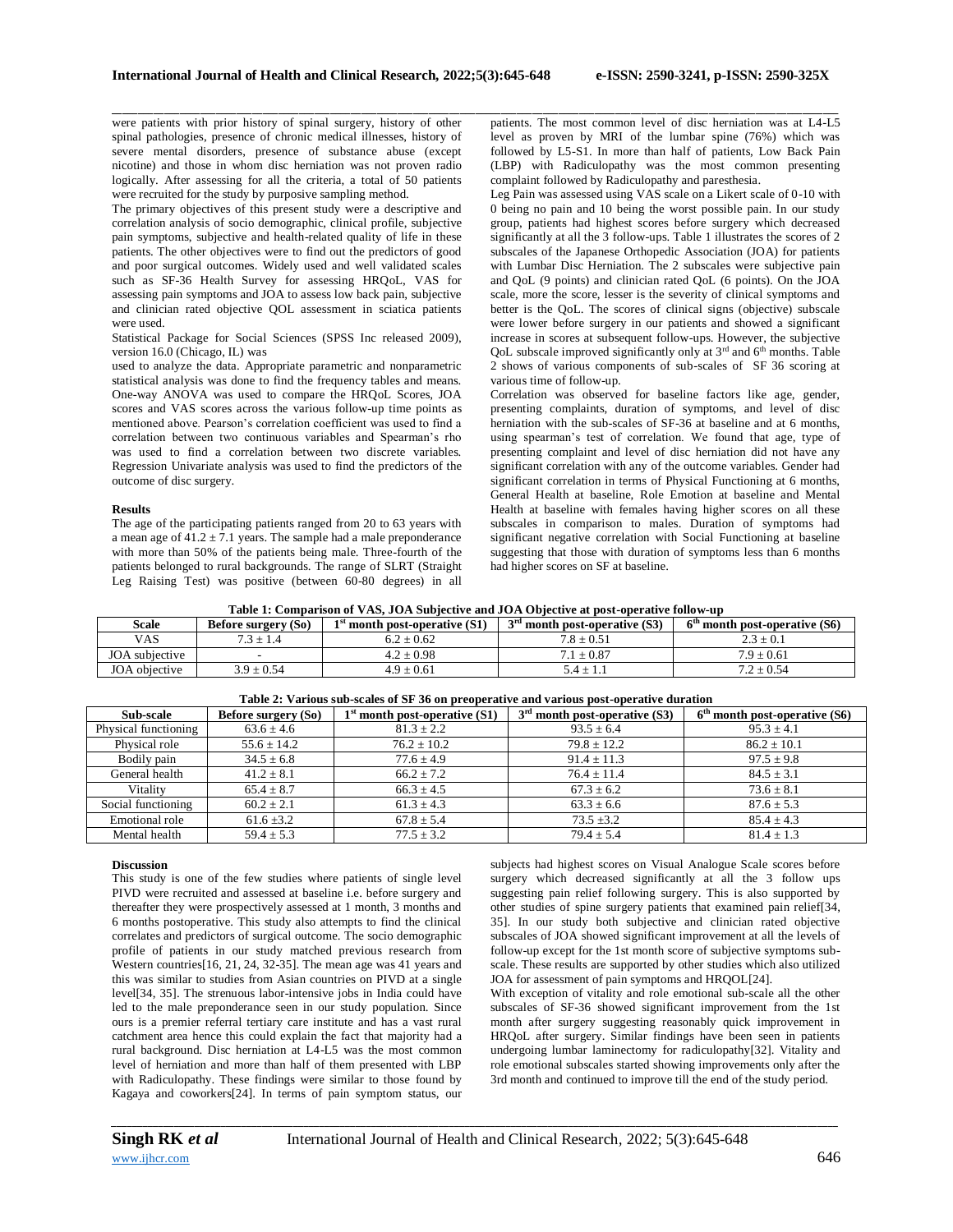We correlated socio demographic and clinical variables like age, gender, duration of symptoms, level of disc herniation with outcome in terms of VAS scores before surgery and subscales of SF-36 at baseline and at 6 months. VAS scores were considered because it is the single most accurate measure of intensity of pain. The subjective symptom scale of JOA also measures pain along with QOL. Outcome studies in disc surgery for PIVD have utilized the above factors as predictors or baseline factors[24]. Outcome variables in the form of all sub-scales of SF-36 at baseline (S0) and at 6 months (S3) were considered as primary and secondary outcome variables. We found that age, type of presenting complaint and level of disc herniation did not have significant correlation with any of the outcome variables. This finding is supported by another study where age did not have any correlation with EQ-5D values at any of the follow-ups[36]. In contrast to our findings the study by Kagaya et al[24] found age to be a significant predictor with age > 50 having a better outcome. In our study duration of symptoms had significant negative correlation with Social Functioning (SF) at baseline suggesting that those with duration of symptoms less than 6 months had higher scores on SF at baseline and therefore better social functioning. This finding is similar to a previous study where lesser the duration of symptoms (less than 6 months) better was the HRQoL[23]. Gender had significant correlation in terms of Physical Functioning (PF) at 6 months, General Health (GH) at baseline, Role Emotion (RE) and Mental Health (MH) at baseline with females having higher scores on all these subscales in comparison to males. This can be attributed to the lesser intensity of physical functions and better coping skills in females. However, in a study by Silverplats et al[36] gender had no role in predicting the outcome.

## **Conclusion**

The concerned procedure is known to lead to significant improvement in baseline subjective pain symptoms and hence, improvements in subjective quality of life, physical functioning, social functioning, general health and overall quality of life in the postoperative period. Depression and anxiety are known to affect the outcome of the procedure. Therefore, assessment of depressive symptoms and its treatment should be a part of assessment of all patients in the preoperative as well as in the postoperative period.

#### **Conflict of interest**

None declared by any of the authors

#### **Funding**

No external support

## **Acknowledgment**

None

#### **References**

- 1. Hoy D, Bain C, Williams G, March L, Brooks P, Blyth F, et al. A systematic review of the global prevalence of low back pain. Arthritis Rheum. 2012;64(6):2028- 37.
- 2. Hoy D, Brooks P, Blyth F, Buchbinder R. The epidemiology of low back pain. Best Pract Res Clin Rheumatol. 2010;24(6):769- 81.
- 3. Lee H, Hübscher M, Moseley GL, Kamper SJ, Traeger AC, Mansell G, et al. How does pain lead to disability? A systematic review and meta-analysis of mediation studies in people with back and neck pain. Pain. 2015;156(6):988-97.
- James SL, Abate D, Abate KH, Abay SM, Abbafati C, Abbasi N, et al. Global, regional, and national incidence, prevalence, and years lived with disability for 354 diseases and injuries for 195 countries and territories, 1990-2017: A systematic analysis for the Global Burden of Disease Study 2017. Lancet. 2018;392:1789-1858.
- 5. Andersson GB. Epidemiological features of chronic low-back pain. Lancet. 1999;354(9178):581-5.
- \_\_\_\_\_\_\_\_\_\_\_\_\_\_\_\_\_\_\_\_\_\_\_\_\_\_\_\_\_\_\_\_\_\_\_\_\_\_\_\_\_\_\_\_\_\_\_\_\_\_\_\_\_\_\_\_\_\_\_\_\_\_\_\_\_\_\_\_\_\_\_\_\_\_\_\_\_\_\_\_\_\_\_\_\_\_\_\_\_\_\_\_\_\_\_\_\_\_\_\_\_\_\_\_\_\_\_\_\_\_\_\_\_\_\_\_\_\_\_\_\_\_\_\_\_\_\_\_\_\_\_\_\_\_\_\_\_\_\_\_ 6. Papageorgiou AC, Croft PR, Ferry S, Jayson MI, Silman AJ. Estimating the prevalence of low back pain in the general population: Evidence from the South Manchester Back Pain Survey. Spine (Phila Pa 1976). 1995; 20(17):1889-94.
	- 7. Driscoll T, Jacklyn G, Orchard J, Passmore E, Vos T, Freedman G, et al. The global burden of occupationally related low back pain: Estimates from the Global Burden of Disease 2010 study. Ann Rheum Dis. 2014; 73(6):975-81.
	- 8. Ferguson SA, Merryweather A, Thiese MS, Hegmann KT, Lu ML, Kapellusch JM, et al. Prevalence of low back pain, seeking medical care, and lost time due to low back pain among manual material handling workers in the United States. BMC Musculoskelet Disord. 2019; 20(1):243.
	- 9. Humphreys SC, Eck JC. Clinical evaluation and treatment options for herniated lumbar disc. Am Fam Physician. 1999; 59(3):575-82, 587-8.
	- 10. Loupasis GA, Stamos K, Katonis PG, Sapkas G, Korres DS, Hartofilakidis G. Seven- to 20-year outcome of lumbar discectomy. Spine (Phila Pa 1976). 1999; 24(22):2313-7.
	- 11. Gibson JN, Waddell G. Surgical interventions for lumbar disc prolapse. Cochrane Database Syst Rev. 2007 Jan(1): CD001350.
	- 12. Jordan J, Konstantinou K, O'Dowd J. Herniated lumbar disc. BMJ Clin Evid. 2009; 2009:1118.
	- 13. Buttermann GR. Treatment of lumbar disc herniation: epidural steroid injection compared with discectomy. A prospective, randomized study. J Bone Joint Surg Am. 2004; 86(4):670-9.
	- 14. Atlas SJ, Keller RB, Wu YA, Deyo RA, Singer DE. Long-term outcomes of surgical and nonsurgical management of sciatica secondary to a lumbar disc herniation: 10-year results from the maine lumbar spine study. Spine (Phila Pa 1976). 2005; 30(8):927-35.
	- 15. Blamoutier A. Surgical discectomy for lumbar disc herniation: Surgical techniques. Orthop Traumatol Surg Res. 2013; 99(1 Suppl):S187-96.
	- 16. Jansson KA, Németh G, Granath F, Jönsson B, Blomqvist P. Health-related quality of life in patients before and after surgery for a herniated lumbar disc. J Bone Joint Surg Br. 2005; 87(7):959-64.
	- 17. EuroQol Group. EuroQol-A new facility for the measurement of health-related quality of life. Health Policy. 1990; 16(3):199- 208.
	- 18. Rabin R, de Charro F. EQ-5D: a measure of health status from the EuroQol Group. Ann Med. 2001; 33(5):337-43.
	- 19. Ware JE Jr, Sherbourne CD. The MOS 36-item shortform health survey (SF-36). I. Conceptual framework and item selection. Med Care. 1992; 30(6):473-83.
	- 20. Ware JE, Kosinski M, Dewey JE. How to Score Version Two of the SF-36® Health Survey, (Standard & Acute Forms), 2nd Edition,: Quality Metric Incorporated; Lincoln, RI.: 2000b.
	- 21. Rönnberg K, Lind B, Zoëga B, Halldin K, Gellerstedt M, Brisby H. Patients' satisfaction with provided care/information and expectations on clinical outcome after lumbar disc herniation surgery. Spine (Phila Pa 1976). 2007; 32(2):256-61.
	- 22. Heider D, Kitze K, Zieger M, Riedel-Heller SG, Angermeyer MC. Health-related quality of life in patients after lumbar disc surgery: A longitudinal observational study. Qual Life Res. 2007; 16(9):1453-60.
	- 23. Jansson KA, Németh G, Granath F, Jönsson B, Blomqvist P. Health-related quality of life (EQ-5D) before and one year after surgery for lumbar spinal stenosis. J Bone Joint Surg Br. 2009; 91(2):210-6.
	- 24. Kagaya H, Takahashi H, Sugawara K, Kuroda T, Takahama M. Quality of life assessment before and after lumbar disc surgery. J Orthop Sci. 2005; 10(5):486-9.
	- 25. Vishwanathan K, Braithwaite I. Comparative responsiveness of four visual analogue scales in microdiscectomy for lumbar disc